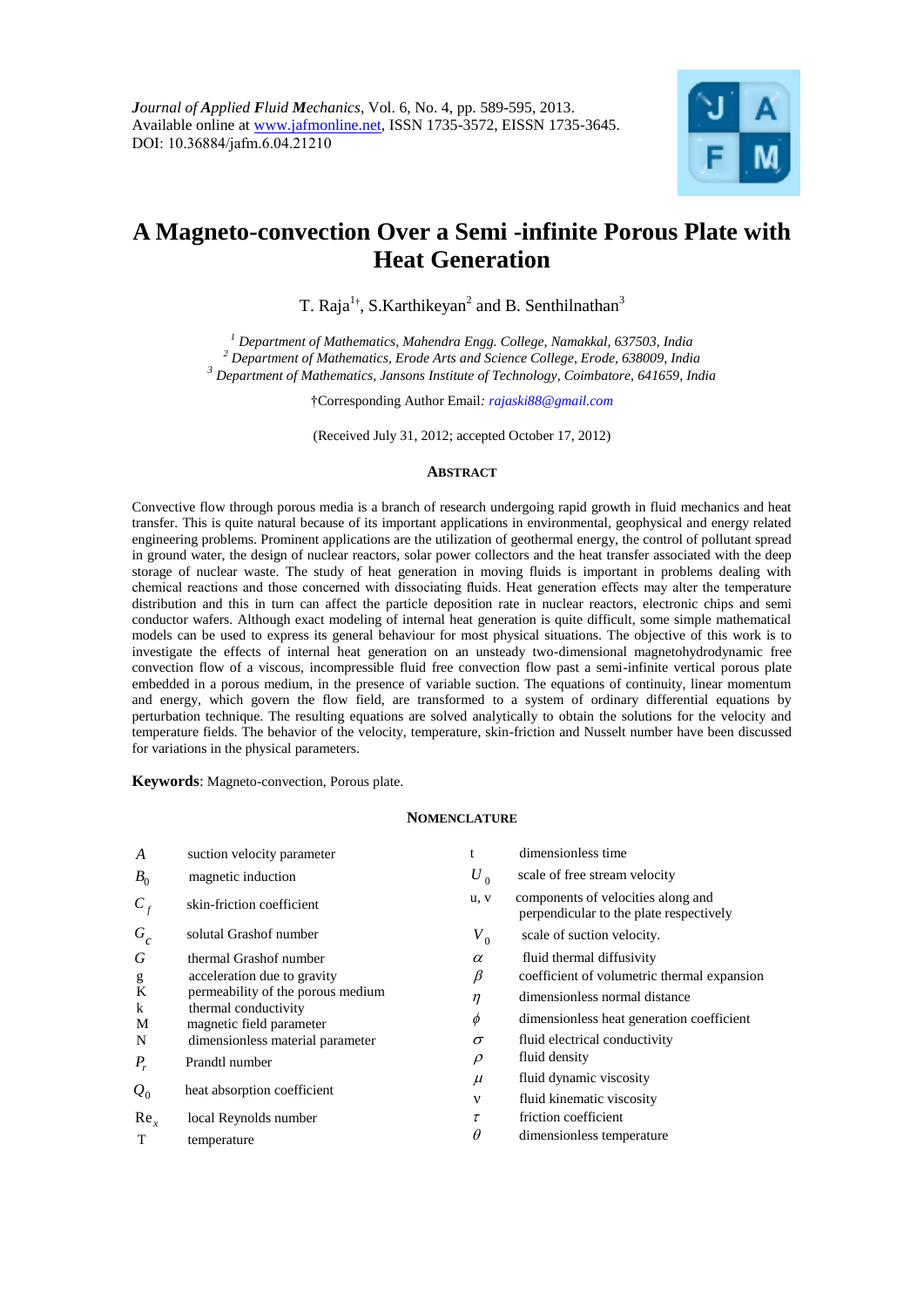#### **1. INTRODUCTION**

Natural convection in porous media has gained significant attention in recent years due to its diversified applications in geophysics and energy related engineering problems such as in isothermal reservoirs, heat storage beds, aquifers, porous insulation, extraction of geothermal energy and grain storage. Magnetohydrodynamics (MHD) plays a vital role in agriculture, engineering and petroleum industries. The study of MHD natural convection flow and heat transfer of an electrically conducting fluid in a heated semi-infinite vertical porous movable plate finds useful applications in many engineering problems such as MHD generator, plasma studies, nuclear reactors and the boundary layer control in the field of aeronautics and aerodynamics. Muthucumaraswamy and Ganesan (1998) have presented a finite-difference solution for an unsteady flow in an impulsively started vertical plate with heat and mass transfer. They reported that there is a rise in the velocity due to the presence of a mass diffusion and the velocities decreases with in increases of Schmidt number leads to a fall in the velocity. Kim (2000) studied the unsteady two-dimensional laminar flow of a viscous incompressible electrically conducting fluid in the vicinity of a semi-infinite vertical porous moving plate in the presence of a transverse magnetic field. The effect of radiation on MHD steady asymmetric flow of an electrically conducting fluid is a stretching porous sheet in the presence of radiation is studied by Ouaf (2005). Exact solutions for the velocity and temperature fields' effect have been derived. An investigation has done to study the effects of variable viscosity and thermal conductivity on the unsteady two-dimensional laminar flow of a viscous incompressible conducting fluid in a semi-infinite porous moving plate taking into account the effect of a magnetic field in the presence of variable suction by Seddeek and Salama (2007).

It reframe indicates that the velocity increases with the increase in variable viscosity, thermal conductivity, the exponential index, Grashof number but it decreases as the magnetic field parameter increases. Earlier reports shows that do not deal with internal heat generation. Chamkha *et al.* (1998, 1999) have been extensively studied about unsteady flow and heat transfer on a semi-infinite flat plate. Most of the previous studies have not dealt with the internal heat generation. In the present work an attempt has been made to extend the earlier works of Kim (2000), Seddeek and Salama (2007) and Suneetha (2011) by investigating the effects of internal heat generation to the unsteady MHD flow in a semi-infinite vertical moving plate with variable suction.

## **2. MATHEMATICAL ANALYSIS**

Consider unsteady two-dimensional flow of a laminar, incompressible, viscous, electrically conducting and heat-generating fluid past a semi-infinite vertical permeable moving plate embedded in a uniform porous medium and subjected to a uniform transverse magnetic field in the presence of thermal buoyancy effects.

Continuity:

$$
\frac{\partial v^*}{\partial y^*} = 0\tag{1}
$$

Momentum:

$$
\frac{\partial u^*}{\partial t^*} + v^* \frac{\partial u^*}{\partial y^*} = -\frac{1}{\rho} \frac{\partial p^*}{\partial x^*} + v \frac{\partial^2 u^*}{\partial y^{*2}} +
$$
  
g \beta (T - T<sub>\infty</sub>) - v  $\frac{u^*}{K^*} - \frac{\sigma}{\rho} B_0^2 u^*$  (2)

Energy:

$$
\frac{\partial T}{\partial t^*} + v * \frac{\partial^2 T}{\partial y^{*2}} = \alpha \frac{\partial^2 T}{\partial y^{*2}} + \frac{Q}{\rho C} (T - T_\infty)
$$
(3)

where  $\vec{x}$ ,  $\vec{y}$  are dimensional distances along and perpendicular to the plate,  $t^*$ , dimensional time  $u^*, v^*$ , components of the dimensional velocities along  $\vec{x}$  and  $y^*$  directions respectively.  $\rho$  is fluid density,  $v$ , kinematic viscosity,  $\sigma$ , the fluid electrical conductivity,  $B_0$ .  $,$  Magnetic induction,  $K^*$ , permeability of the porous medium, *T* dimensional temperature, *Q*0 , dimensional heat generation coefficient,  $\alpha$ , the fluid thermal diffusivity,  $g$ , gravitational acceleration and  $\beta$ , thermal expansion coefficient.

The boundary conditions for the velocity and temperature fields are

$$
u^* = u^*_{p}
$$
  
\n
$$
T = T_{\omega} + \varepsilon (T_{\omega} - T_{\omega})e^{nt^*}
$$
 at  $y^* = 0$  (4)

$$
u^* \to U^*_{\infty} = U_0 (1 + \varepsilon e^{i\theta^* t^*})
$$
\n
$$
(5)
$$

$$
T \to T_{\infty} \quad \text{as } y^* \to \infty
$$
 (5)

where  $u_p^*$  is wall dimensional velocity,  $T_\omega$ , wall dimensional temperature,  $U^*_{\infty}$ , free stream dimensional velocity,  $T_{\infty}$ , free stream dimensional temperature,  $U_0$  and  $n^*$  are constants.

It is clear from Eq. (1) that the suction velocity at the plate surface is a function of time only. Assuming that it takes the following exponential form

$$
v^* = -V_0(1 + \varepsilon A e^{n^*t^*})
$$
\n(6)

where A is real positive constant,  $\varepsilon$  and  $\varepsilon A$  are small less than unity,  $V_0$  is scale of suction velocity which has non-zero positive constant. Outside the boundary layer of equation: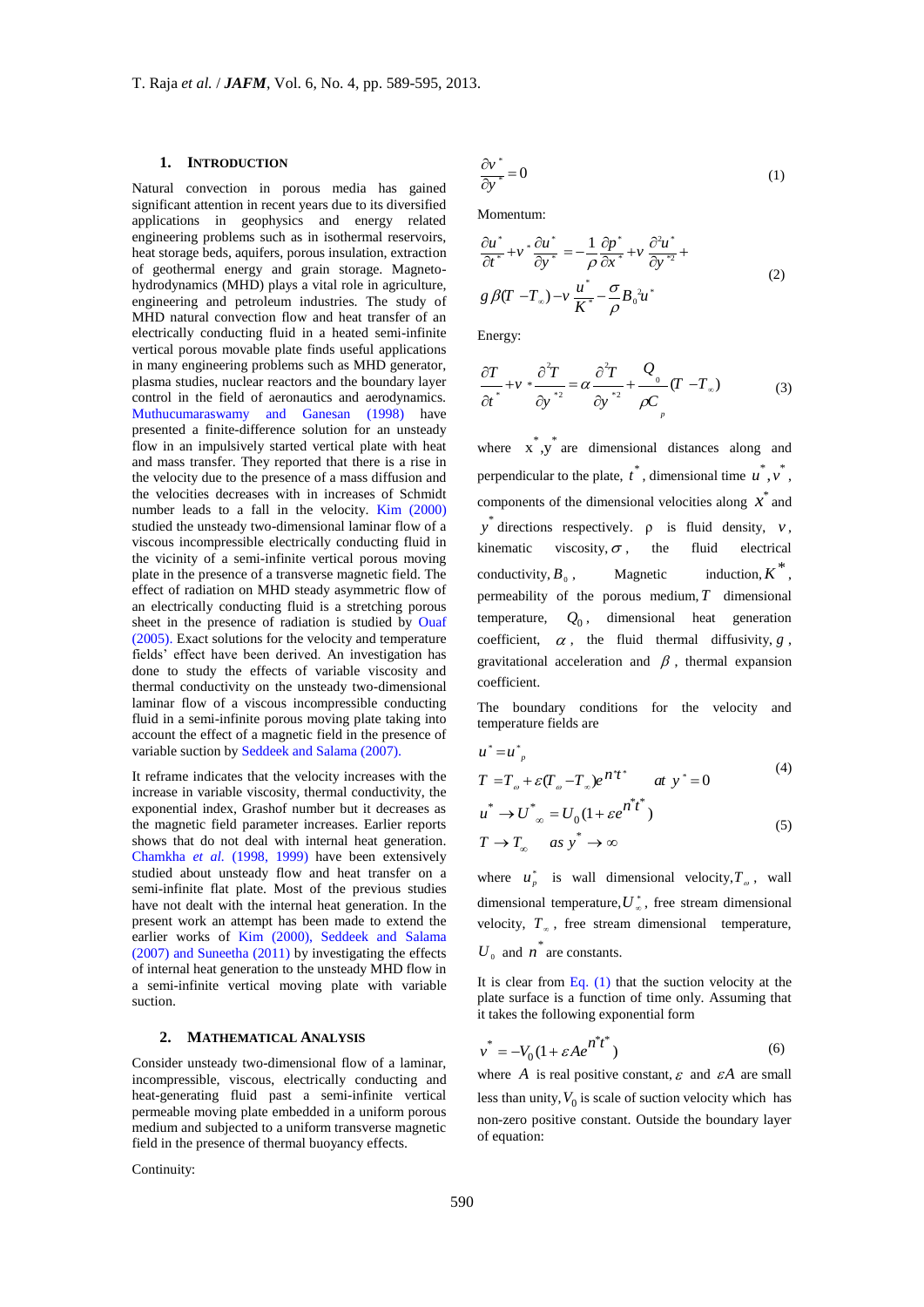$$
-\frac{1}{\rho}\frac{dp^*}{dx^*} = \frac{dU_*^*}{dt^*} + \frac{v}{K^*}U_*^* + \frac{\sigma}{\rho}B_0^2U_*^*
$$
(7)

It is convenient to employ the following dimensionless variables.

$$
-\frac{1}{\rho} \frac{dp^*}{dx^*} = \frac{dU^*}{dt^*} + \frac{v}{K^*} U^* + \frac{\sigma}{\rho} B_0^* U^* + \frac{\sigma}{\rho} B_0^* U^* + \frac{\sigma}{\rho} B_0^* U^* + \frac{\sigma}{\rho} B_0^* U^* + \frac{\sigma}{\rho} B_0^* U^* + \frac{\sigma}{\rho} B_0^* U^* + \frac{\sigma}{\rho} B_0^* U^* + \frac{\sigma}{\rho} B_0^* U^* + \frac{\sigma}{\rho} B_0^* U^* + \frac{\sigma}{\rho} B_0^* U^* + \frac{\sigma}{\rho} B_0^* U^* + \frac{\sigma}{\rho} B_0^* U^* + \frac{\sigma}{\rho} B_0^* U^* + \frac{\sigma}{\rho} B_0^* U^* + \frac{\sigma}{\rho} B_0^* U^* + \frac{\sigma}{\rho} B_0^* U^* + \frac{\sigma}{\rho} B_0^* U^* + \frac{\sigma}{\rho} B_0^* U^* + \frac{\sigma}{\rho} B_0^* U^* + \frac{\sigma}{\rho} B_0^* U^* + \frac{\sigma}{\rho} B_0^* U^* + \frac{\sigma}{\rho} B_0^* U^* + \frac{\sigma}{\rho} B_0^* U^* + \frac{\sigma}{\rho} B_0^* U^* + \frac{\sigma}{\rho} B_0^* + \frac{\sigma}{\rho} B_0^* + \frac{\sigma}{\rho} B_0^* + \frac{\sigma}{\rho} B_0^* + \frac{\sigma}{\rho} B_0^* + \frac{\sigma}{\rho} B_0^* + \frac{\sigma}{\rho} B_0^* + \frac{\sigma}{\rho} B_0^* + \frac{\sigma}{\rho} B_0^* + \frac{\sigma}{\rho} B_0^* + \frac{\sigma}{\rho} B_0^* + \frac{\sigma}{\rho} B_0^* + \frac{\sigma}{\rho} B_0^* + \frac{\sigma}{\rho} B_0^* + \frac{\sigma}{\rho} B_0^* + \frac{\sigma}{\rho} B_0^* + \frac{\sigma}{\rho} B_0^* + \frac{\sigma}{\rho} B_0^* + \frac{\sigma}{\rho} B_0^* + \frac{\sigma}{\rho} B_0^* + \frac{\sigma}{\rho} B_0^* + \frac{\sigma}{\rho} B_0
$$

Substituting Eq.  $(7)$  and Eq.  $(8)$  in Eq.  $(2)$ , we get

$$
\frac{\partial u}{\partial t} - (1 + \varepsilon A e^{nt}) \frac{\partial u}{\partial \eta} \n= \frac{dU_x}{dt} + \frac{\partial^2 u}{\partial \eta^2} + G \theta + N (U_x - u)
$$
\n(9)

where  $N = (M + \frac{1}{K})$ .

Again substituting Eq.  $(7)$  and Eq.  $(8)$  in Eq.  $(3)$  we get

$$
\frac{\partial \theta}{\partial t} - (1 + \varepsilon A e^{nt}) \frac{\partial \theta}{\partial \eta} = \frac{1}{P_r} \frac{\partial^2 \theta}{\partial \eta^2} + \varphi \theta \tag{10}
$$

where *G* is thermal grashof number,  $P_r$ , Prandtl number and  $\varphi$ , dimensionless heat generation coefficient.

The dimensionless form of the boundary conditions Eq.  $(4)$  and Eq.  $(5)$  become:

$$
u = U_p, \quad \theta = 1 + \varepsilon e^{nt} \quad at \quad \eta = 0 \tag{11}
$$

$$
u \to U_{\infty}, \qquad \theta \to 0 \text{ as } \eta \to \infty \tag{12}
$$

### **2.1 Solution of the Problem**

Equations (10), (11) and (12) represent a set of partial differential equations that cannot be solved in closed form. However, it can be reduced to a set of ordinary differential equations in dimensionless form that can be solved analytically. This can be done by representing the velocity and temperature as:

$$
u = f_0(\eta) + \varepsilon e^{nt} f_1(\eta) + o(\varepsilon^2) + \dots \tag{13}
$$

and

$$
\theta = g_0(\eta) + \varepsilon e^{nt} g_1(\eta) + o(\varepsilon^2) + \dots \tag{14}
$$

Substituting Eq.  $(13)$  in Eq.  $(9)$ , we get

$$
\varepsilon e^{nt} \left[ nf_1(\eta) - f_1(\eta) - Af_0(\eta) - \int_0^{\eta} (\eta) - \int_0^{\eta} (\eta) - Gg_1(\eta) - n - N + Nf_1 \right]
$$
\n
$$
- \left[ f_0(\eta) + f_0(\eta)Gg_0 + N - Nf_0 \right] = 0
$$
\n(15)

Equating the harmonic and non-harmonic terms and neglecting the higher order terms of  $0(\varepsilon^2)$  in Eq. (15), we get

we get  

$$
f_1^{"} + f_1^{"} - (N + n)f_1 = -Af_0^{"} - Gg_1 - (N + n) \qquad (16)
$$

and

$$
f_0^{"} + f_0^{"} - Nf_0 = -N - Gg_0
$$
 (17)

Substituting Eq.  $(14)$  in Eq.  $(10)$ , we get

$$
n\varepsilon e^{nt} g_1(\eta) - \varepsilon e^{nt} g_1(\eta) + \varepsilon e^{nt} Ago
$$
  
+ 
$$
\frac{1}{P_r} \varepsilon e^{nt} g_1(\eta) + \varphi \varepsilon e^{nt} g_1(\eta)
$$
  
= 
$$
g_0(\eta) + \frac{1}{P_r} g_0(\eta) + \varphi g_0(\eta)
$$
 (18)

$$
\varepsilon e^{nt} \left[ n g_{\perp}(\eta) - g_{\perp}(\eta) - A g_{\circ}(\eta) - \frac{1}{P_{r}} g_{\perp}(\eta) \right] + \varphi g_{\perp}(\eta) \Big]
$$
  
=  $g_{\circ}(\eta) + \frac{1}{P_{r}} g_{\circ}(\eta) + \varphi g_{\circ}(\eta)$  (19)

Equating the harmonic and non-harmonic terms and neglecting  $0(\varepsilon^2)$  in Eq. (19) we get

$$
ng_1 - g_1 - Ag_0' - \frac{1}{P_r}g_1'' + \varphi g_1 = 0
$$
  
\n
$$
g_1'' + P_r g_1' - nP_r g_1 - P_r \varphi g_1 = -AP_r g_0'
$$
 (20)  
\nand

$$
g_0' + \frac{1}{P_r} g_0'' + \varphi g_0 = 0
$$
  

$$
g_0'' + P_r g_0' + P_r \varphi g_0 = 0
$$
 (21)

First we solve Eq. (21) analytically,  $g_0^{"} + P_r g_0^{'} + P_r \varphi g_0 = 0$ The solution is  $T_0 + P_r g_0 + P_r \varphi g_0 = 0$ . The solution<br>  $T_0(\eta) = Ae^{-\frac{1}{2}[p_r + \sqrt{p_r^2 - 4p_r \phi}]\eta} + Be^{-\frac{1}{2}[-p_r + \sqrt{p_r^2 - 4p_r \phi}]}$  $\[\rho \rho g_0 = 0\]$ . The solution<br>  $p_r + \sqrt{p_r^2 - 4p_r \phi} \]\eta \left[ \rho_r - \frac{1}{2} \left[ -p_r + \sqrt{p_r^2 - 4p_r} \right] \right]$  $g_0(\eta) = Ae^{-\frac{1}{2}[p_r + \sqrt{p_r^2 - 4p_r\phi}]\eta} + Be$ +  $P_r g_0 + P_r \varphi g_0 = 0$ . The solution is<br>  $\pi(\eta) = A e^{-\frac{1}{2} [\rho_r + \sqrt{p_r^2 - 4p_r \phi}] \eta} + B e^{-\frac{1}{2} [-p_r + \sqrt{p_r^2 - 4p_r \phi}] \eta}$ .

The Boundary conditions are  $g_0 = 1$  at  $\eta = 0$  and  $g_0 \to 0$  as  $\eta \to \infty$ .

Substituting the Boundary conditions in the above equation we get

$$
g_0 = e^{-m_i \eta} \tag{22}
$$

Next we solve Eq. (20)

$$
g_1^{"} + P_r g_1^{'} - n P_r g_1 - P_r \varphi g_1 = -A P_r g_0^{'}.
$$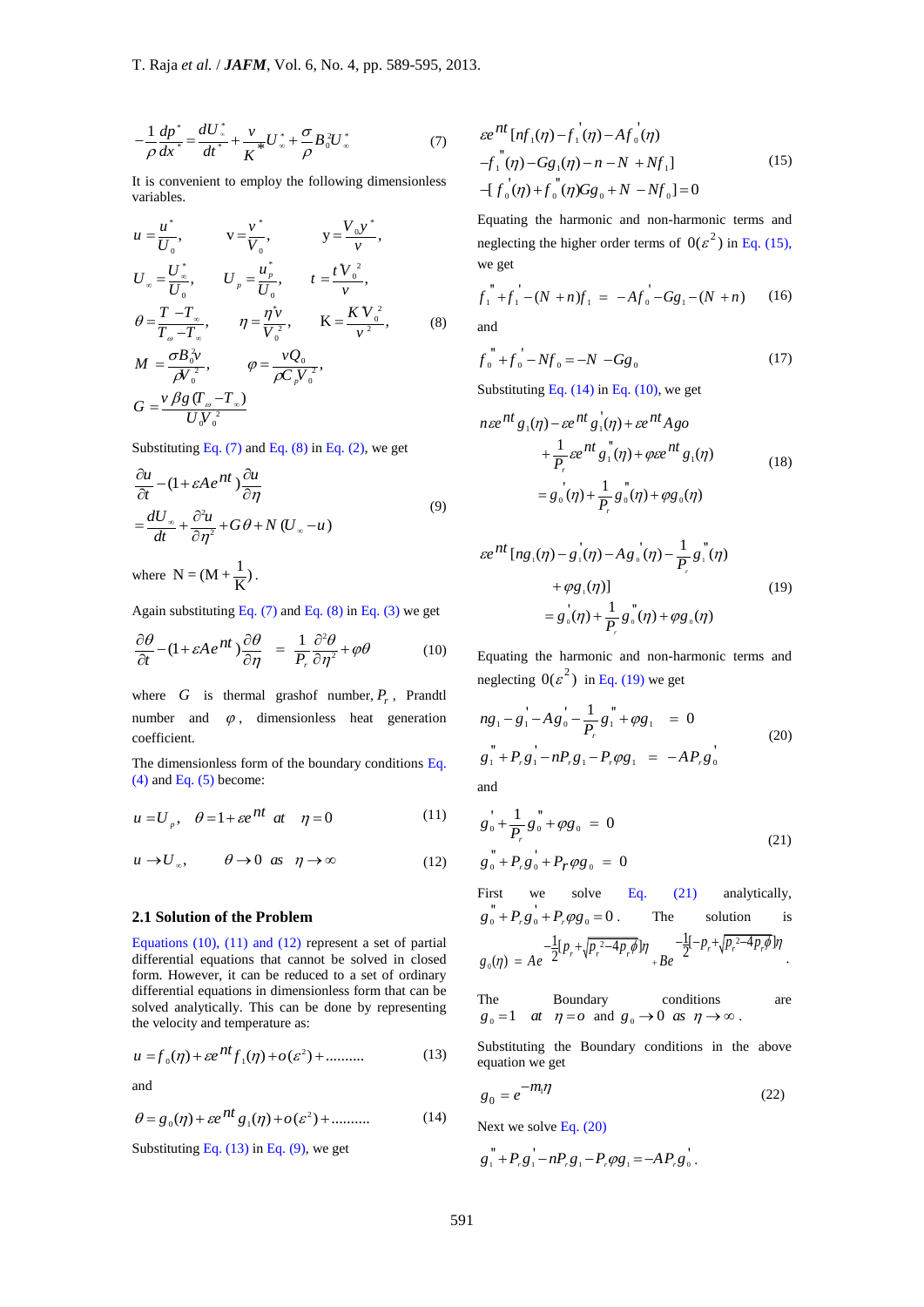Substituting Eq. (22) in Eq. (20), we get Substituting Eq. (22) in Eq. (20),<br>  $g_1^{"} + P_r g_1^{'} - (n + \varphi)P_r g_1 = m_r A P_r e^{-m_r \eta}$ .

The auxiliary equation is  $m^2 - P_r m - (n + \varphi) = 0$ .

$$
C.F = Be^{-m_s \eta} + Ce^{\frac{1}{2}[-P_{r} + \sqrt{P_{r} + 4(n + \varphi)}]\eta}
$$
  
\n
$$
PI = A_2 e^{-m_t \eta}
$$
  
\n
$$
g_1(\eta) = C.F + PI
$$
  
\n
$$
= Be^{-m_s \eta} + Ce^{\frac{1}{2}[-P_{r} + \sqrt{P_{r} + 4(\varphi + n)}]\eta} + A_2 e^{-m_t \eta}
$$

The boundary conditions are  $g_1 = 1$  at  $\eta = 0$  and  $g_0 \rightarrow 0$  as  $\eta \rightarrow \infty$ .

Substituting the boundary conditions in the above equation, we get

$$
g_1(\eta) = (1 - A_2)e^{-m_3\eta} + A_2e^{-m_1\eta}
$$
 (23)

Next we consider Eq. (17),  $f_0^{\text{''}} + f_0^{\text{'}} - Nf_0 = -N - Gg_0$ 

The auxiliary equation is  $m^2 + m - N = 0$ .

$$
C.F = Be^{-\lambda \eta} + Ce^{\frac{1}{2}[-1+\sqrt{1+4N}\eta]}
$$
  
\n
$$
PI_{1} = 1
$$
  
\n
$$
PI_{2} = B_{1}e^{-m_{1}\eta}
$$
  
\n
$$
f_{0}(\eta) = Be^{-\lambda \eta} + Ce^{\frac{1}{2}[-1+\sqrt{1+4N}\eta]} + Be^{-m_{1}\eta}
$$

The boundary conditions are  $f_0 = U_p$  at  $\eta = o$  and  $f_0 = 1$  as  $\eta \rightarrow \infty$ .

Substituting the boundary conditions in the above equation we get

$$
f_0 = 1 + C_3 e^{-\lambda_l \eta} + B_1 e^{-m_l \eta}
$$
 (24)

Finally, we solve Eq. (17)  

$$
f_1^{"} + f_1^{"} - (N + n)f_1 = -Af_0^{"} - Gg_1 - (N + n)
$$

The auxiliary equation

$$
m^{2} + m - (N + n) = o
$$
  
\n
$$
C \cdot F = Be^{-\lambda_{1}} \eta + Ce^{\frac{1}{2}[-1 + \sqrt{1 + 4(N + n)}]} \eta
$$
  
\n
$$
PI_{1} = G_{3}e^{-\lambda_{1}} \eta
$$
  
\n
$$
PI_{2} = B_{3}e^{-m_{2}} \eta
$$
  
\n
$$
PI_{3} = D_{3}e^{-m_{1}} \eta
$$
  
\n
$$
PI_{4} = D_{3}e^{-m_{1}} \eta
$$
  
\n
$$
PI_{5} = 1
$$

$$
f_1(\eta) = CF + PI_1 + PI_2 + PI_3 + PI_4 + PI_5
$$
  
=  $Be^{-\lambda_i \eta} + Ce^{\frac{1}{2}[-1 + \sqrt{1 + 4(N + n)}]\eta}$   
+  $G_3e^{-\lambda_i \eta} + B_3e^{-m_i \eta} + D_3e^{-m_i \eta} + 1$ 

The boundary conditions are

$$
f_1 = o \quad at \quad \eta = o
$$
  

$$
f_1 = 1 \quad as \quad \eta \to \infty
$$

Substituting the boundary condition of the above equation, we get

$$
f_1 = C_1 + B_3 e^{-m_3 \eta} + D_3 e^{-m_1 \eta}
$$
  
+ 
$$
C_4 e^{-\lambda_3 \eta} + G_3 e^{-\lambda_1 \eta}
$$
 (25)

where

$$
m_{1} = \frac{P_{r} + \sqrt{P_{r}^{2} - 4P_{r}\varphi}}{2}
$$
\n
$$
m_{3} = \frac{P_{r} + \sqrt{P_{r}^{2} - 4(\varphi + n)}}{2}
$$
\n
$$
\lambda_{1} = \frac{1 + \sqrt{1 + 4N}}{2}
$$
\n
$$
\lambda_{3} = \frac{1 + \sqrt{1 + 4(N + n)}}{2}
$$
\n
$$
C_{3} = U_{p} - 1 - B_{1}
$$
\n
$$
B_{1} = \frac{G}{-m_{1}^{2} + m_{1} + N}
$$
\n
$$
A_{2} = \frac{m_{1}}{m_{1}^{2} - P_{r}m_{1} - (\varphi + n)}
$$
\n
$$
C_{4} = -(1 + B_{3} + D_{3} + G_{3})
$$
\n
$$
B_{3} = \frac{-G(1 - A_{2})}{m_{3}^{2} - m_{3} - (N + n)}
$$
\n
$$
D_{3} = \frac{-G A_{2} + A m_{1} B_{1}}{m_{1}^{2} - m_{1} - (N + n)}
$$
\n
$$
G_{3} = \frac{A \lambda_{1} C_{3}}{\lambda_{1}^{2} - \lambda_{1} - (N + n)}
$$

Hence, we obtain the solution for the velocity equation as

$$
u(\eta, t) = f_0(\eta) + \varepsilon e^{nt} f_1(\eta)
$$
  
\n
$$
u(\eta, t) = 1 + C_s e^{-\lambda_1 \eta} + B_t e^{-m_1 \eta}
$$
  
\n
$$
+ \varepsilon e^{nt} (1 + C_s e^{-\lambda_2 \eta} + B_s e^{-m_2 \eta})
$$
  
\n
$$
+ D_s e^{-m_1 \eta} + G_s^{-\lambda_1 \eta})
$$
\n(26)

and the solution for the temperature as

$$
\theta(\eta, t) = g_0(\eta) + \varepsilon e^{nt} g_1(\eta)
$$
  

$$
\theta(\eta, t) = e^{-m\eta} + \varepsilon e^{nt} [(1 - A_2)e^{-m\eta} + A_2 e^{-m\eta}]
$$
 (27)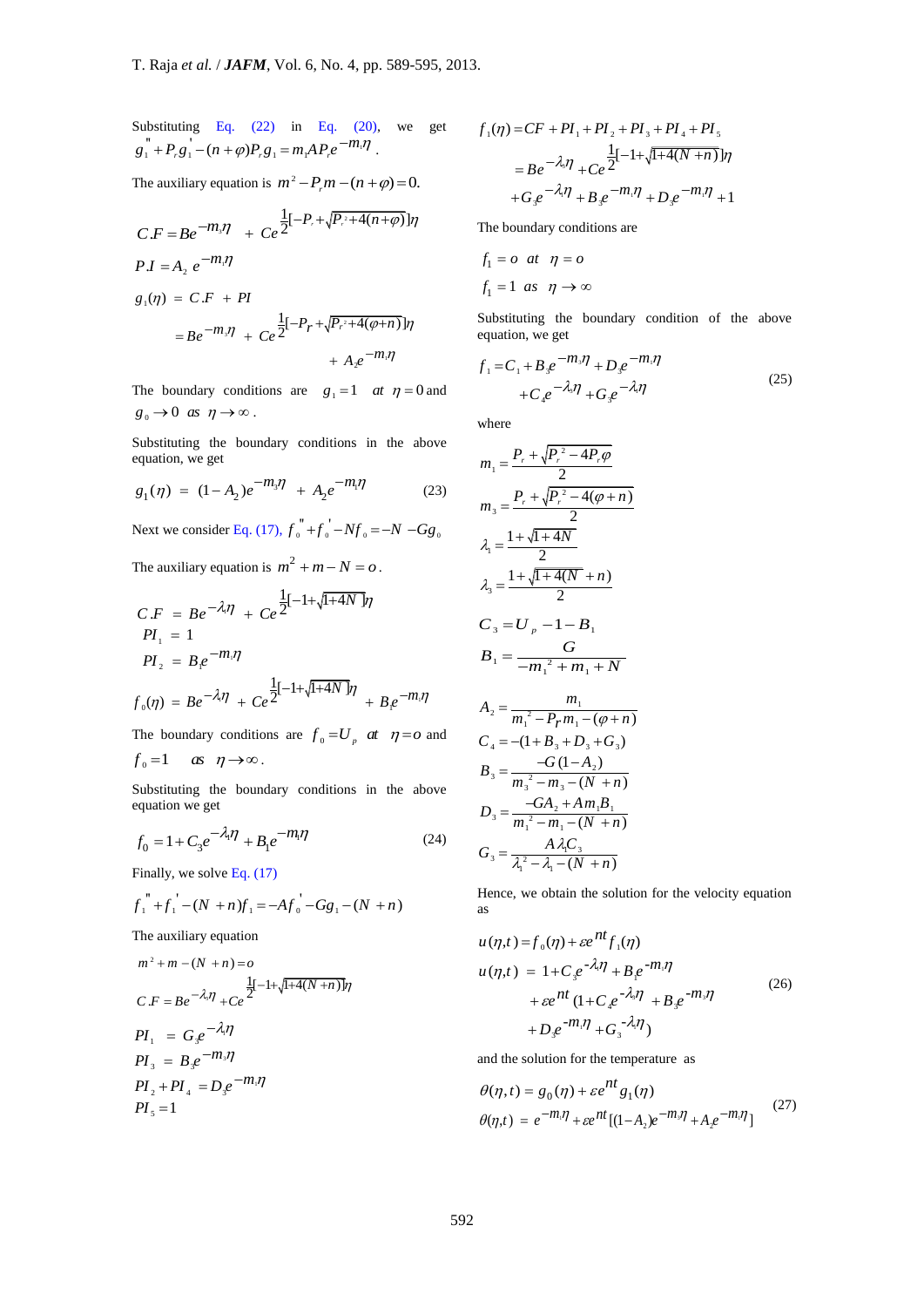## **3. RESULTS AND DISCUSSIONS**

We have formulated and solved the problem of the effect of variable suction and heat generation on a MHD convective heat transfer past a semi-infinite moving plate. Based on these solutions, we have carried out numerical computations for the velocity and temperature for values of the material parameters. The boundary condition  $y \rightarrow \infty$  is approximated by  $y_{\text{max}} = 6$ , which is sufficiently large for the velocity to approach the relevant stream velocity.

Figure 1 illustrates the temperature profiles with spanwise co-ordinate y for different Prandtl numbers. Here we take  $n = 0.1$ ,  $t = 1$ ,  $\varepsilon = 0.2$ ,  $U_p = 0.5$ ,  $A = 0.5$ ,  $S = -1.0$ ,  $Gr = 2.0$ ,  $K = 0.5$  and  $M = 2.0$ .

We have plotted the curves for temperature for different values of Prandtl number Pr such as  $Pr = 0.7, 0.1$  and 6.7. Pr =  $0.7$  corresponds to gases, Pr = 1.0 corresponds to air and  $Pr = 6.7$  corresponds to water. Figure 1 depicts that as the values of Pr increases from 0.7 to 6.7, we can find that there is a decrease in the temperature profile and hence there is a decrease in thermal boundary layer thickness and more uniform temperature distribution across the boundary layer.



**Fig. 1.** Temperature profiles for different Prandtl numbers with  $n = 0.1$ ,  $t = 1$ ,  $\varepsilon = 0.2$ ,  $U_p = 0.5$ ,

$$
A = 0.5
$$
,  $S = -1.0$ ,  $Gr = 2.0$   $K = 0.5$  and  
 $M = 2.0$ 

Figure 2 shows the temperature profiles for different heat generation parameters with  $n = 0.1$ ,  $t = 1$ ,  $\varepsilon = 0.2$ ,  $U_p = 0.5$ ,  $A = 0.5$ ,  $Pr = 0.7$ ,  $Gr = 2.0$ ,

$$
K = 0.5
$$
 and  $M = 2.0$ .

From this figure, we conclude that the temperature decreases gradually as the heat generation parameter S increases from zero. When S takes 2, we see that the temperature is lowest and there is a uniform temperature distribution across the boundary layer. This result agrees with the natural phenomenon. From Fig. 3. we observe that the increasing Prandtl numbers results in decreasing velocity. When Pr takes 0.7 (which the Prandtl number is for gases), velocity starts from zero near to the boundary layer, increases rapidly and attains its peak. Then it gradually decreases before attaining the free stream velocity. The velocity profiles for different Grashof numbers are depicted in Fig. 4 we

plot the temperature profile for  $Gr = 1, 5$  and 10. We observe from this figure that when Grashof number increases, velocity attains in peak value and decreases suddenly before reaching the free stream velocity.



**Fig. 2.** Temperature profiles for different heat generation parameters with  $n = 0.1$ ,  $t = 1$ ,  $\varepsilon = 0.2$ ,  $U_p = 0.5$ ,  $A = 0.5$ ,  $Pr = 0.7$ ,  $Gr = 2.0$ ,  $K = 0.5$ 





**Fig. 3.** Velocity profiles for different Prandtl numbers with  $n = 0.1$ ,  $t = 1$ ,  $\varepsilon = 0.2$ ,  $U_p = 0.5$ ,  $A = 0.5$ ,  $S = -1.0$ ,  $Gr = 2.0$ ,  $K = 0.5$  and  $M = 2.0$ 



**Fig. 4.** Velocity profiles for different Grashof numbers  $n = 0.1, t = 1, \varepsilon = 0.2, U_p = 0.5, A = 0.5,$ 

 $S = -1.0$ ,  $Pr = 0.7$ ,  $K = 0.5$  and  $M = 2.0$ 

We have plotted the curves for velocity profile for different values of heat generation parameters S in Fig. 5. From this, we infer that when S increases from zero, the velocity decreases. The velocity is minimum when  $S = 10$ . Figure 6 plots the velocity profile against the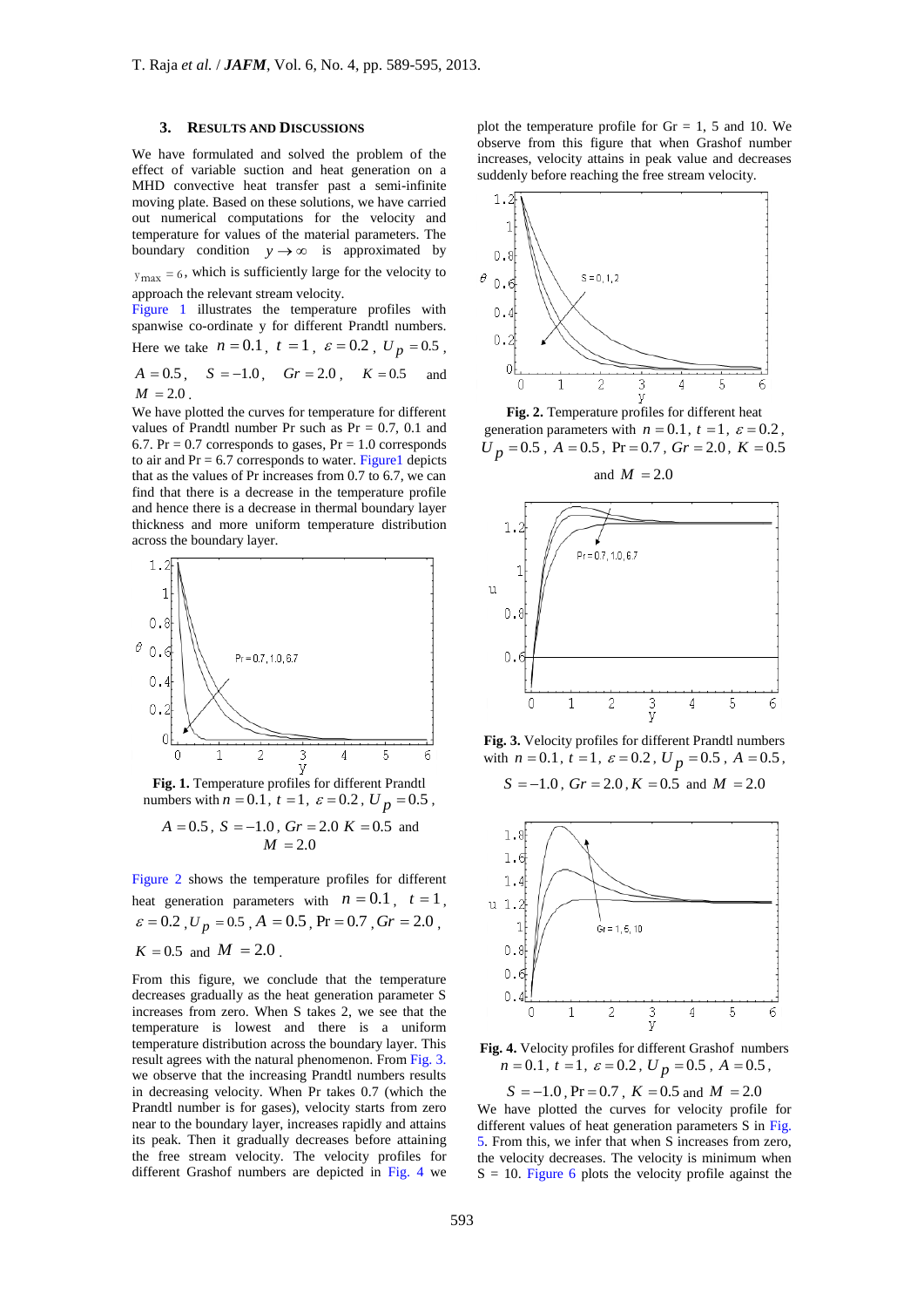spanwise co-ordinate y for different Hartmann numbers M.



**Fig. 5.** Velocity profiles for different heat generation parameters  $n = 0.1$ ,  $t = 1$ ,  $\varepsilon = 0.2$ ,  $U_p = 0.5$ ,





**Fig. 6.** Velocity profiles for different Hartmann numbers with  $n = 0.1$ ,  $t = 1$ ,  $\varepsilon = 0.2$ ,  $U_p = 0.5$ ,  $A = 0.5$ ,  $Pr = 0.7$ ,  $Gr = 2.0$ ,  $K = 0.5$  and  $S = 0.1$ 



**Fig. 7.** Velocity profiles for different permeability of the porous medium  $n = 0.1$ ,  $t = 1$ ,  $\varepsilon = 0.2$ ,  $U_p = 0.5$ ,  $A = 0.5$ ,  $Pr = 0.7$ ,  $Gr = 2.0$  and

$$
M = 2.0
$$

This illustrates that the velocity decreases as the existence of magnetic field becomes stronger. This conclusion agrees with the fact that the magnetic field exerts retarding force on the free- convection flow. From Fig. 7, we observe that the velocity increases with increase values of the permeability K of the porous medium. It is seen that the velocity attains the maximum value when  $K = 1.0$  for all the values of K, the velocity starts from zero initially and increases gradually, attains the corresponding peaks and then reduces until the free-stream velocity is attained.

Physically this result can be achieved when the holds of the porous medium are very large so that the resistance of the medium may be neglected.

#### **4. CONCLUSION**

The problem of MHD convective heat transfer past a semi-infinite moving plate with variable suction and heat generation has been studied. The governing equations are developed and transformed into a system of ordinary differential equations by perturbation technique and are solved analytically. The details of velocity and temperature fields are presented for various values of parameters of the problem. We observe that, when the magnetic parameter increases, the velocity decreases whereas when Grashof number and the heat generation parameter increases, the velocity increases. It is hoped that the present work will serve to understand more complex problems involving the various physical effects investigated in this presentation.

#### **REFERENCES**

- Afify, A.A. and N. S.Elgazery (2012). Lie group analysis for the effect of chemical reaction on MHD stagnation-point of heat and mass transfer towards a heated porous stretching sheet with suction or injection, *Nonlinear Analysis: Modelling and Control*, 17, 1-15.
- Amkadni,M., A. Azzouzi and Z. Hammouch (2006). On the exact solutions of laminar MHD flow over a stretching flat plate, *Communications in Nonlinear Science and Numerical Simulation*.
- Chamkha, A.J. (1998). Unsteady Hydromagnetic Flow and Heat Transfer on a Non-Isothermal Stretching Sheet Immersed in a Porous Medium, *International Communications in Heat and Mass Transfer*, 25, 899-906,
- Chamkha, A.J. and C. Issa (1999). Mixed Convection Effects on Unsteady Flow and Heat Transfer Over a Stretched Surface, *International Communications in Heat and Mass Transfer*, 26(5), 717-728.
- Chamkha, A.J., H.S. Takhar and G. Nath (1999). Unsteady Flow and Heat Transfer on a Semiinfinite Flat Plate with an Aligned Magnetic Field. *International Journal of Engineering Science*, 37, 1723-1736.
- Chamkha, A.J. (2004). Unsteady MHD convective heat and mass transfer past a semi-infinite vertical permeable moving plate with heat absorption, *Int. J. Eng. Sci.*, 42, 217-230.